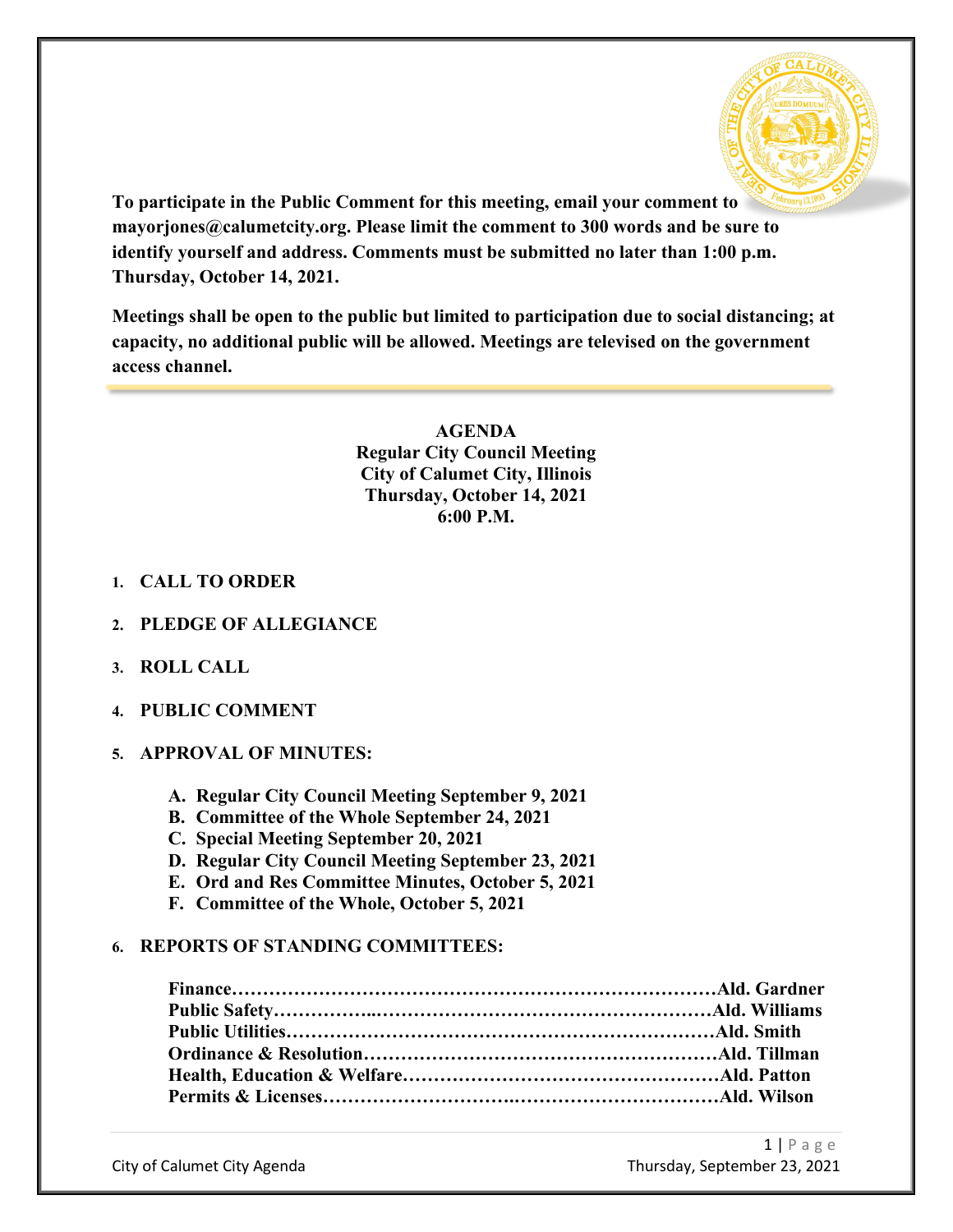**Public Works……………………………… …………………………Ald. Navarrete**

# **7. CITY COUNCIL REPORTS:**

**Mayor Jones City Clerk Figgs City Treasurer Tarka Alderman Navarrete Alderman Wilson Alderman Tillman Alderman Williams Alderman Gardner Alderman Patton Alderman Smith**

# **8. INFORMATIONAL ITEMS TO BE ACCEPTED AND PLACED ON FILE:**

- **A. Calumet City local business cards**
- **B. Warren D. Johnson requesting a formal letter of apology due to collection issues**
- **C. Mayor Thaddeus M. Jones presents the Mayor's High School Internship Program**
- **D. Letter of Support from United States Senator Richard Durbin**
- **E. Letter of award from the Department of Justice for de-escalation training for Calumet City Police Officers**
- **F. City Treasure Tarka submitting information about Revenue Status Report July 2021.**
- **G. City Treasurer Tarka submitting Expenditure Status Report July 2021.**
- **H. City Treasure Tarka submitting information about Revenue Status Report August 2021.**
- **I. City Treasurer Tarka submitting Expenditure Status Report August 2021.**

## **9. NEW BUSINESS:**

**A. Various Action Items- considerations of and possible action:**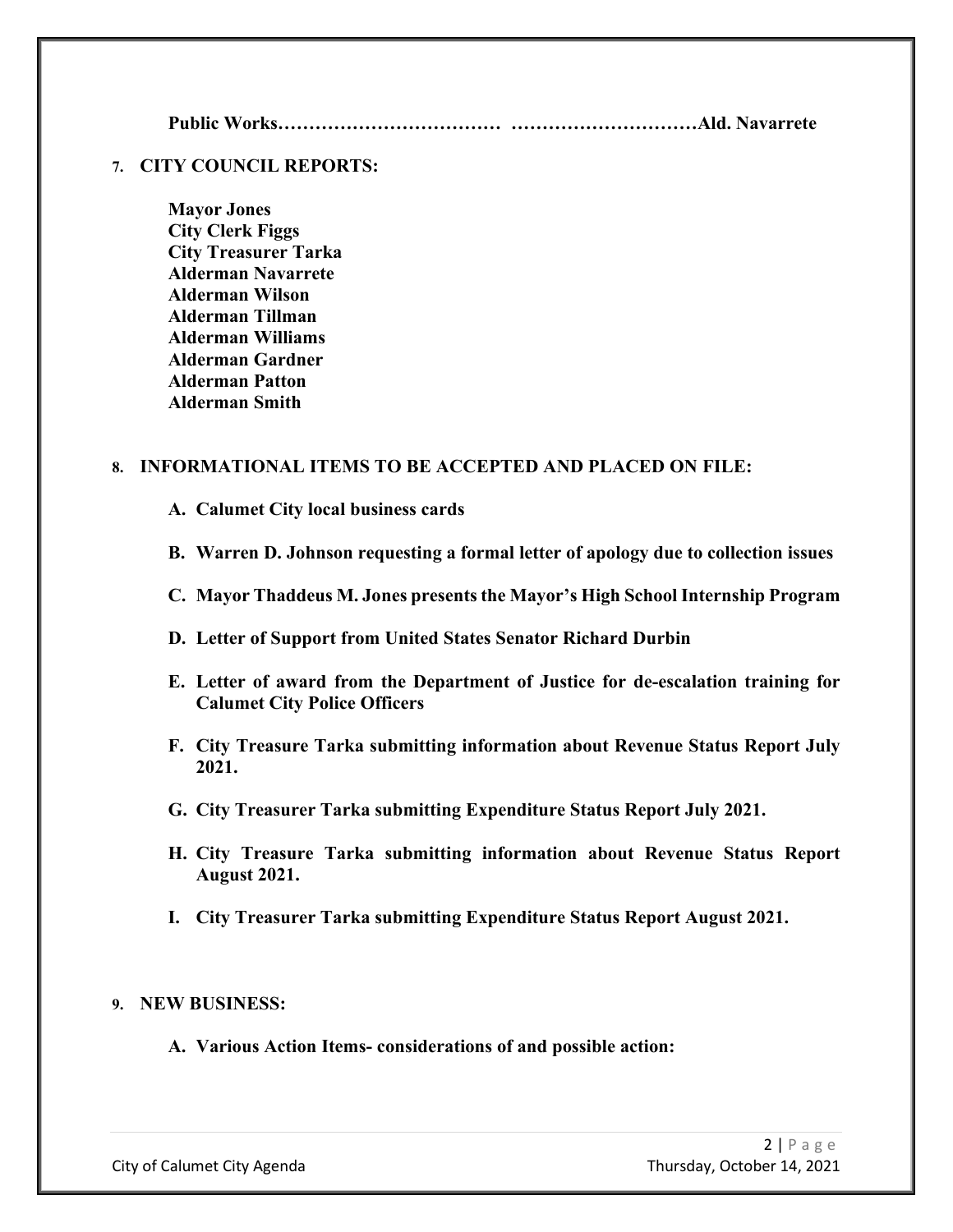- **1.Motion to change the Thursday, November 11, 2021, Regular City Council meeting to Monday, November 8, 2021 at 6:00P.M.**
- **2.Motion to change the Thursday, November 25, 2021, Regular City Council meeting to Monday, November 22, 2021, at 6:00 P.M.**
- **3.Motion to approve Calumet City's Annual Breast Cancer walk and caravan with the American Cancer Society and direct the Police Department and Public Works to block off the area around 204 Pulaski Road to Lincoln on Saturday, October 23, 2021, from 8:00am to 1:00 p.m.**
- **4.Direct the City Attorney to draft a resolution for a Class 8 Property Tax Incentive Renewal for 1299 Torrence Ave.**
- **5.Authorize the Economic Development Department to issue requests for proposals regarding strategic partnerships and funding opportunities with Mott MacDonald.**
- **6.Approve the release of title for the 2009 Ford F450 (VIN # 1FDAF46R09EA16534) MedTech Ambulance; advise the insurance coordinator to remove the ambulance from the City's insurance policy.**
- **7.Approve the sale of the 2009 Ford F450 MedTech Ambulance to the Village of South Holland – South Holland Fire Department.**
- **8.Motion to approve MOU between Opportunity Advancement Innovation (OAI) for grant application and the City of Calumet City in support of Calumet City's Blues Water Run project.**
- **9.Motion to have Do Not Enter Signs installed by public works at the beginning of the 200 blk of Warren ST. near Warren & Wentworth.**
- **10.Motion to delete amend handicapped parking ordinance to delete 43 Warren St. DIRECT PUBLIC WORKS TO REMOVE SIGN.**

#### **B. Building Permits**

**1.New Fence Construction**

| <b>131 Detroit Street</b>    | <b>Privacy</b> | 5 <sup>th</sup> Ward |
|------------------------------|----------------|----------------------|
| <b>1394 Wentworth Avenue</b> | <b>Privacy</b> | 6 <sup>th</sup> Ward |
| <b>678 Marquette Avenue</b>  | <b>Privacy</b> | 2 <sup>nd</sup> Ward |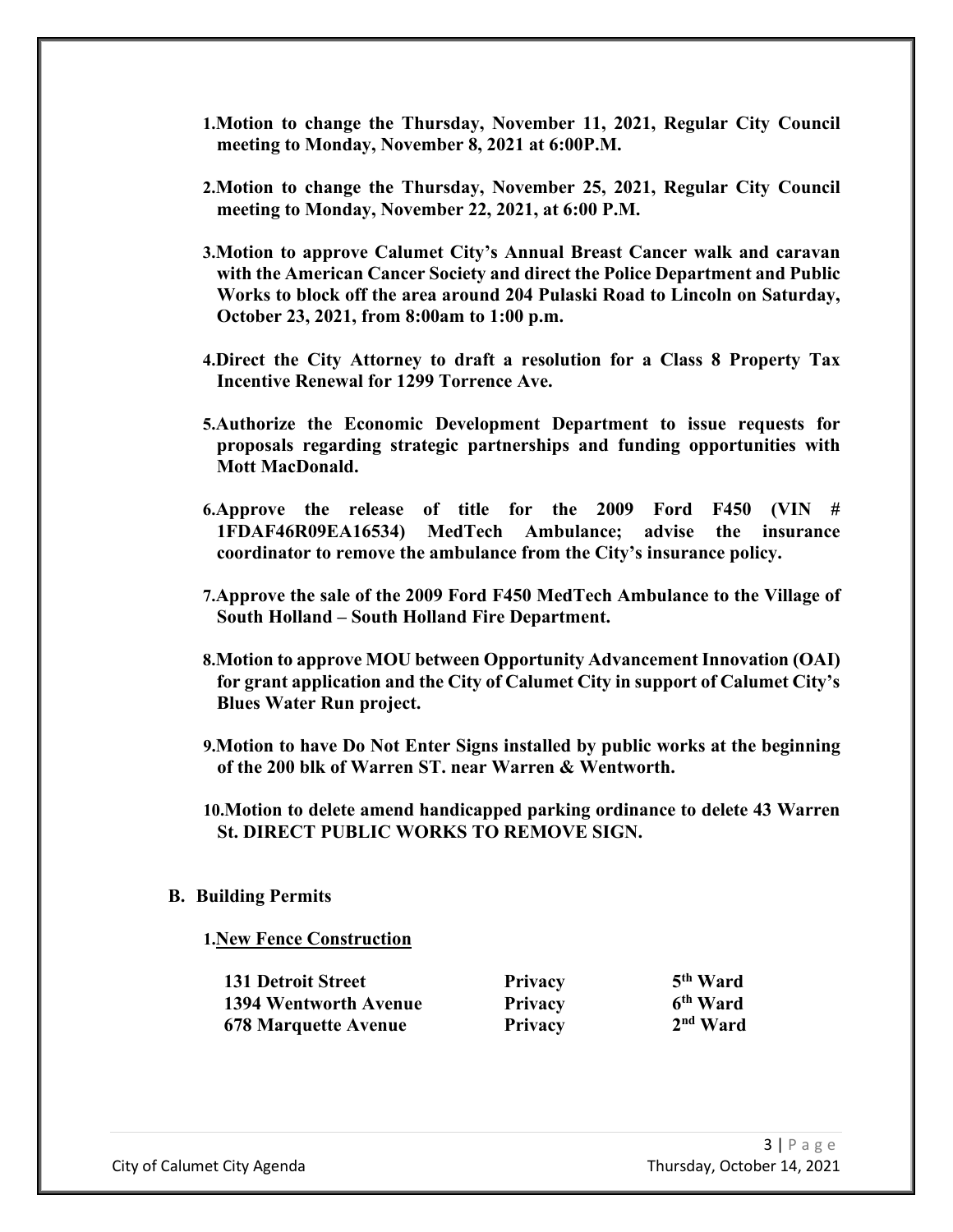### **2.New Garage Construction**

**1487 Kenilworth Avenue Residential 6th Ward**

### **C. RESOLUTIONS AND ORDINANCES:**

- **1.An Resolution re-affirming the City of Calumet City take home vehicle use policy for all employees.**
- **2.A ordinance amending the salary ordinance#21-31 creating equity in pay for women and to make certain changes.**
- **3.A Resolution congratulating the Calumet City Cavaliers on their 65th anniversary.**
- **4.A Resolution Authorizing And Approving Master Services Agreement With Comcast Cable Communications, Inc.**
- **5.A Resolution of The City Of Calumet City, Cook County Illinois Supporting The Class 8 Real Estate Tax Assessment Classification For 1400 Huntington Court**
- **6.A Resolution of The City of Calumet City, Cook County Illinois supporting the Renewal of The Class 8 Real Estate Tax Assessment Classification For 1299 Torrence Avenue**
- **7.A Resolution authorizing and approving a maintenance agreement with Precision Control Systems, Inc.**
- **8.A Resolution authorizing and approving agreement with Municipal Code Corporation to provide meeting and agenda management consulting services**
- **9.A Resolution of The City of Calumet City, Cook County, Illinois, establishing guidelines and specification for the Mayor's High School Internship (MHSI) Program.**
- **10.An Ordinance amending certain provisions of Chapter 54 of the Municipal Code of Calumet City, Cook County, IL Governing Licenses and Permits and Miscellaneous Business Regulations (Interior Viewing).**
- **11.An Ordinance amending certain provisions of Chapter 14 of the Municipal Code of Calumet City, Cook County, IL Governing Buildings and Building Regulations (Crime Free Housing)**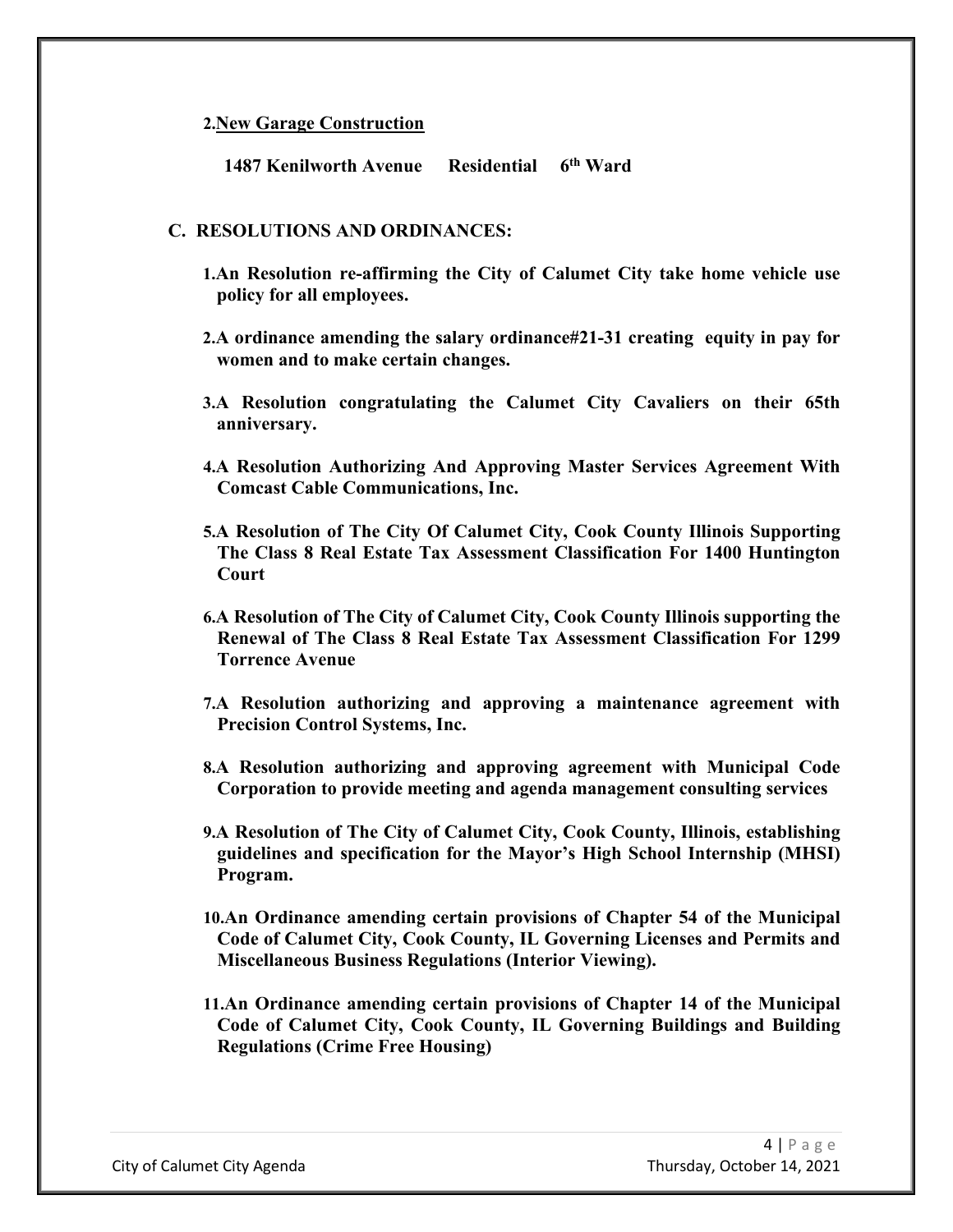- **12.An Ordinance amending certain provisions of Chapter 62 of the Municipal Code of Calumet City, Cook County, IL Governing Offenses Involving Public Safety (Fireworks Enhancement)**
- **13.An Ordinance annexing certain property owned by Ameri Realty, Inc.**
- **14.Motion to approve the donation of the following DISREPAIRED vehicles to South Suburban College SD #510; 2013 Ford Explorer (B-13); IFM5K8AR0DGB30008; 2013 Ford Explorer (C-13); IFM5K8ARZDGB30009; 2013 Ford Explorer (D-13) IFM5K8AR9DGB30010 to South Suburban College School District 510 & authorize the Clerk to Release title and remove from the Calumet City Insurance.**
- **15.Motion to approve the following out of service vehicles to the Village of Phoenix Police Department; 2010 Ford Crown Victoria 2FABP7BV5BX115676; 2010 Ford Crown Victoria 2FABP7BV4BX120500.**
- **16.A Resolution issuing a temporary moratorium on all business licenses until December 31, 2021.**

# **D. FINANCIAL MATTERS:**

- **1.Motion to approve financing of 5 vehicles purchased from Napleton Cadillac in the amount of \$223,732 through Ford Motor Credit Company. Quarterly payments will be \$19,941.73, for three years with an interest rate of 4.99%. The Mayor, Clerk and Treasurer are authorized to sign loan documents as may be necessary.**
- **2.Approve payment to Farnsworth Group for final invoice of Project No: 0210802.00; authorize the City Treasurer to remit payment in the amount of \$5,732.00 and charge account #01099-52600.**
- **3.Approve payment to GovQA, LLC for item QA106, QA1001, QA2001, QA1002, QA2003, QA2004, and QA2005; authorize the City Treasurer to remit payment in the amount of \$6,000 and charge account #01099-52696.**
- **4.Approve the purchase of thirty-five (35) all-purpose/low profile airport barriers; authorize the City Treasurer to remit payment to Tamis Corporation in the amount of \$8,018.69 and charge account #01041-53303.**
- **5.Approve payment to Benford Brown & Associates for invoice #14139; authorize the City Treasurer to remit payment in the amount of \$9,968.00 and charge account #01099-52610.**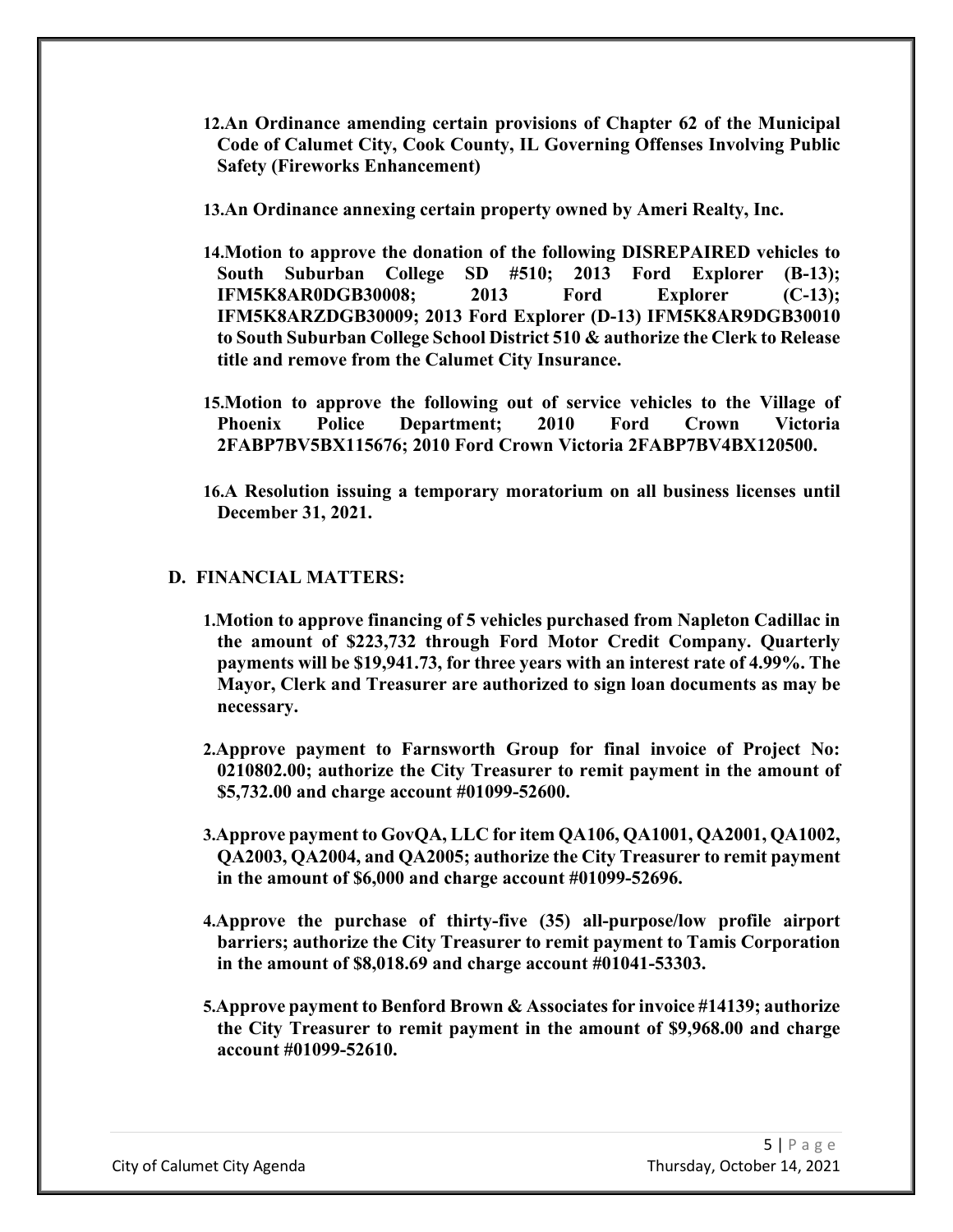- **6.Approve payment to Halo Branded Solutions for African American Historical 2022 Calendars; authorize the City Treasurer to remit payment in the amount not to exceed \$10,000.00 and charge account #01085-52502.**
- **7.Approve payment to Mott MacDonald for Calumet City Industrial Park Utility Improvements invoice #507441189; authorize the City Treasurer to remit payment in the amount of \$14,372.58 and charge account #01099-52600.**
- **8.Approve payment to Benford Brown & Associates for invoice #14144; authorize the City Treasurer to remit payment in the amount of \$4,967.20 and charge account #01099-52610.**
- **9.Approve payment to IMRF for the IMRF/ERI invoice of Ruben Rodriguez (MID: 221-7154); authorize the City Treasurer to remit payment in the amount of \$8,083.00 and charge account #06107-51180.**
- **10.Approve the buyback payment to Basilos Mansoupolous in the amount of \$5,281.39 for time due upon his resignation from service to the City of Calumet City and charge account #03036-51950.**
- **11.Approve the buyback payment to Paul Freyman in the amount of \$675.85 for time due upon his resignation from service to the City of Calumet City and charge account #03036-51950.**
- **12.Approve payment to Farnsworth Group for conduction of Phase 1 Environmental Study Assessment and geotechnical subsurface investigation; authorize the City Treasurer to remit payment in the amount of \$37,600.00 and charge account #01099-52600.**
- **13.Approve proposal #162406 of Calumet City Plumbing Co., Inc., for repairs of Park Harbor 30-32 Maple Court.**
- **14.Approve proposal #162405 of Calumet City Plumbing Co., Inc., for repairs of Park Harbor 27 Oak.**
- **15.Approve payment to Farnsworth Group for conduction of Phase 1 Environmental Study Assessment and geotechnical subsurface investigation; authorize the City Treasurer to remit payment in the amount of \$37,600.00 and charge account #01099-52600.**
- **16.Motion to authorize Teska Associates Inc., with assistance and support from Farnsworth Group, to conduct a Housing Market Study & Assessment for four (4) separate areas of Calumet City: (1) State Line Road Properties in Ward 1; (2) Forsythe neighborhood in the 5th Ward; Park Harbor area in Ward 3, and: River Oaks Center in Ward 7. Report findings shall be submitted to the City. Note: Fee for said services shall be \$49,500.00.**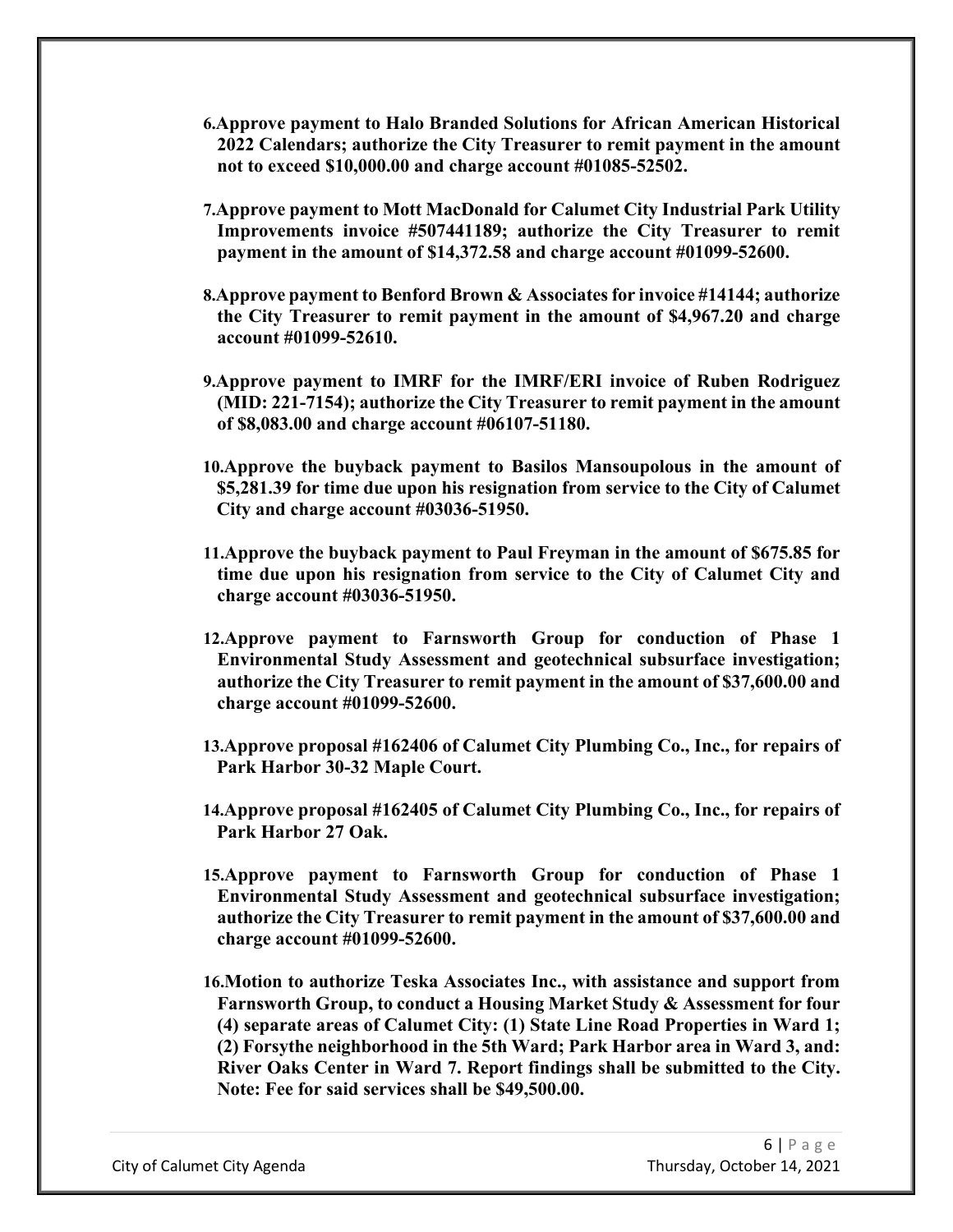- **17.Approve proposal #162668 of Calumet City Plumbing Co. Inc., to reconnect the sewer and water lines for 1700 – 167th Street.**
- **18.Approve proposal #160887 of Calumet City Plumbing Co., Inc., for replacement of 12" water main under Dolton Road and Stony Island Avenue.**
- **19.Approve buyback of Personal Days Yvette Pierce due to separation of employment; authorize the City Treasurer to remit payment in the amount of \$617.31 and charge account #01023-52070.**
- **20.Approve the settlement for auto repair claims of Yvette Pierce; authorize the City Treasurer to remit payment in the amount of \$4.500.00 and charge account #01099-52990.**
- **21.Approve payment for Public Works 4WD Loader 544H maintenance; authorize the City Treasurer to remit payment to West Side Tractor Sales in the amount of \$19,217.95 and charge account #01041-54150.**
- **22.Approve payment for the removal and installation of a new water pump; authorize the City Treasurer to remit payment to Metropolitan Industries in the amount of \$20,426.00 and charge account #03036-52349.**
- **23.Approve payment for River Oaks West December exterior landscape maintenance; authorize the City Treasurer to remit payment to The J & T Group in the amount of \$9,115.00 and charge account #01099-52642.**
- **24.Approve payment for streetlight repair on 1850 Sibley; authorize the City Treasurer to remit payment to Lyons-Pinner Electrical Company Electric in the amount of \$8,475.60 and charge account #04007-52449.**
- **25.Approve payment to Calumet City Plumbing for maintenance of excavation on 1212 Arthur Street; authorize the City Treasurer to remit payment in the amount of \$7,983.25 and charge account #03036-52349.**
- **26.Approve payment to Calumet City Plumbing for earth excavation backfill patching on 1391 Price Avenue; authorize the City Treasurer to remit payment in the amount of \$7,773.00 and charge account #03036-52349.**
- **27.Approve payment for removal of hazardous trees from Public Works due to storm damage; authorize the City Treasurer to remit payment to Piekarski & Sons Inc. in the amount of \$9,825.00 and charge account #01041-52119.**
- **28.Approve payment to Calumet City Plumbing for excavation, sanitary service, and backfill; authorize the City Treasurer to remit payment in the amount of \$5,728.91 and charge account #03036-52349.**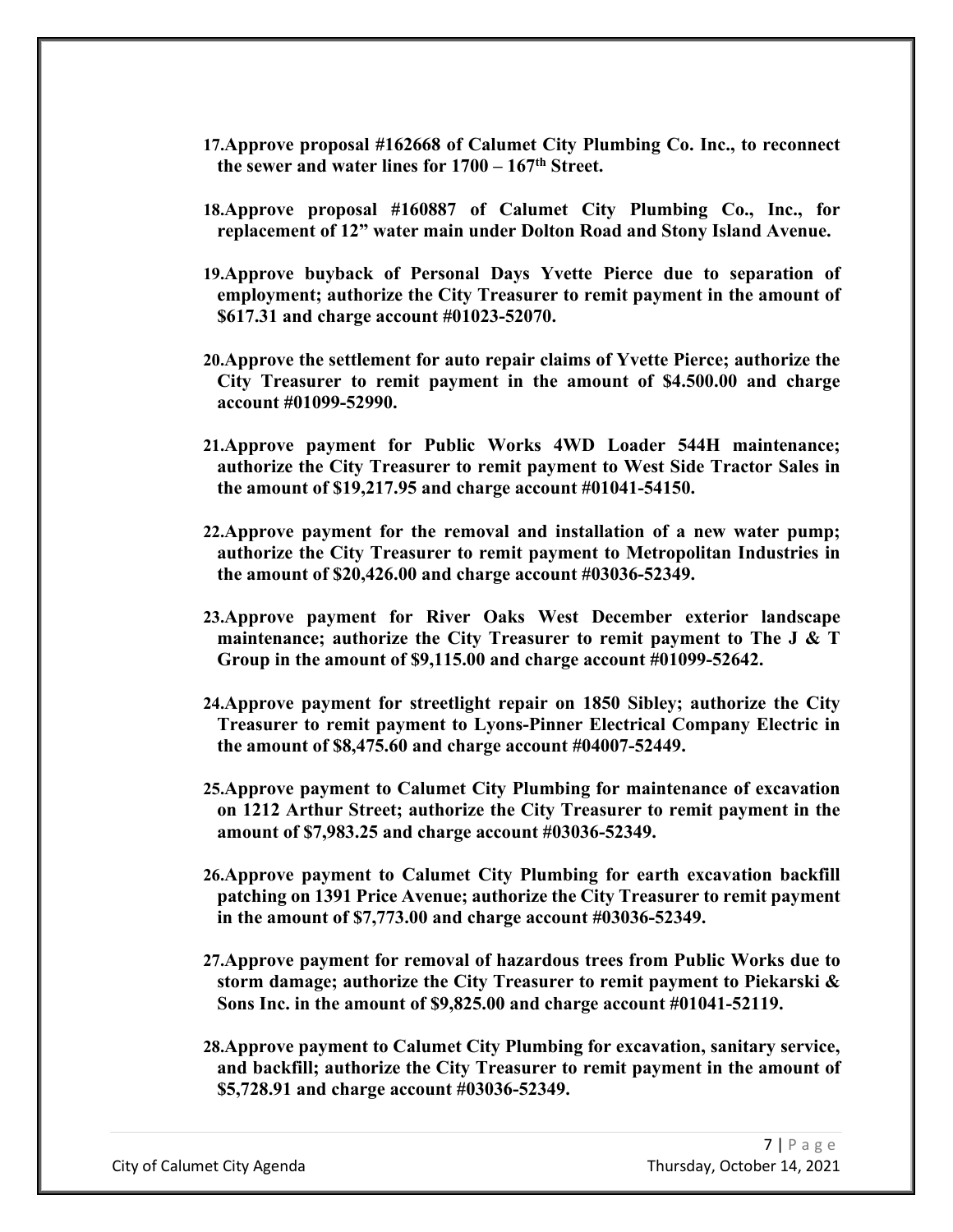- **29.Approve payment for streetlight repair on 616 Price; authorize the City Treasurer to remit payment to Lyons-Pinner Electrical Company Electric in the amount of \$5,973.53 and charge account #04007-52449.**
- **30.Approve payment for streetlight repair on Mackinaw and Pulaski; authorize the City Treasurer to remit payment to Lyons-Pinner Electrical Company Electric in the amount of \$6,911.31 and charge account #04007-52449.**
- **31.Approve payment for streetlight repair on 1810 Sibley; authorize the City Treasurer to remit payment to Lyons-Pinner Electrical Company Electric in the amount of \$8,979.64 and charge account #04007-52449.**
- **32.Approve replacement of streetlight on Norwest corner of Sibley and Clyde; authorize the City Treasurer to remit payment to Lyons-Pinner Electrical Company Electric in the amount of \$5,189.24 and charge account #04007- 52449.**
- **33.Approve settlement for Waste Management, Inc v. Thornton Township High School District No. 205, Case No. 15 COTO 001152.**
- **34.Approve settlement for Waste Management, Inc v. Thornton Township High School District No. 205, Case No. 08 COTO 000117.**
- **35.Approve settlement for Waste Management, Inc v. Thornton Township High School District No. 205, Case No. 14 COTO 472.**
- **36.Approve settlement for Waste Management, Inc v. Thornton Township High School District No. 205, Case No. 16 COTO 000595.**
- **37.Amend the motion passed on September 23rd regarding the 36-month term contract with Comcast Business for replacement PRI service (landline phone service) for City Hall, Police Department, and Fire Training Center over current provider Access One; authorize the City Treasurer's Office to remit payment of a one-time fee of \$19.90 and \$2,547.00 to be paid monthly and charge account #01099-52020.**
- **38.A motion is needed to reclass Complex Network Solutions expense of \$8,809.74 from the previously used account 01099-55120 to 01028-55120.**
- **39.Approve the settlement for Nicolas Panczuk v. Calumet City case:(D/A: 11/5/20230)- 21 WC 004043-and authorize the Mayor to execute documents.**
- **40.Approve the settlement for the Ryan Banks v. Calumet City case: D/A: 6/22/2019- 19 WC 37283 and to authorize the Mayor to execute all documents related to the case.**

City of Calumet City Agenda Thursday, October 14, 2021